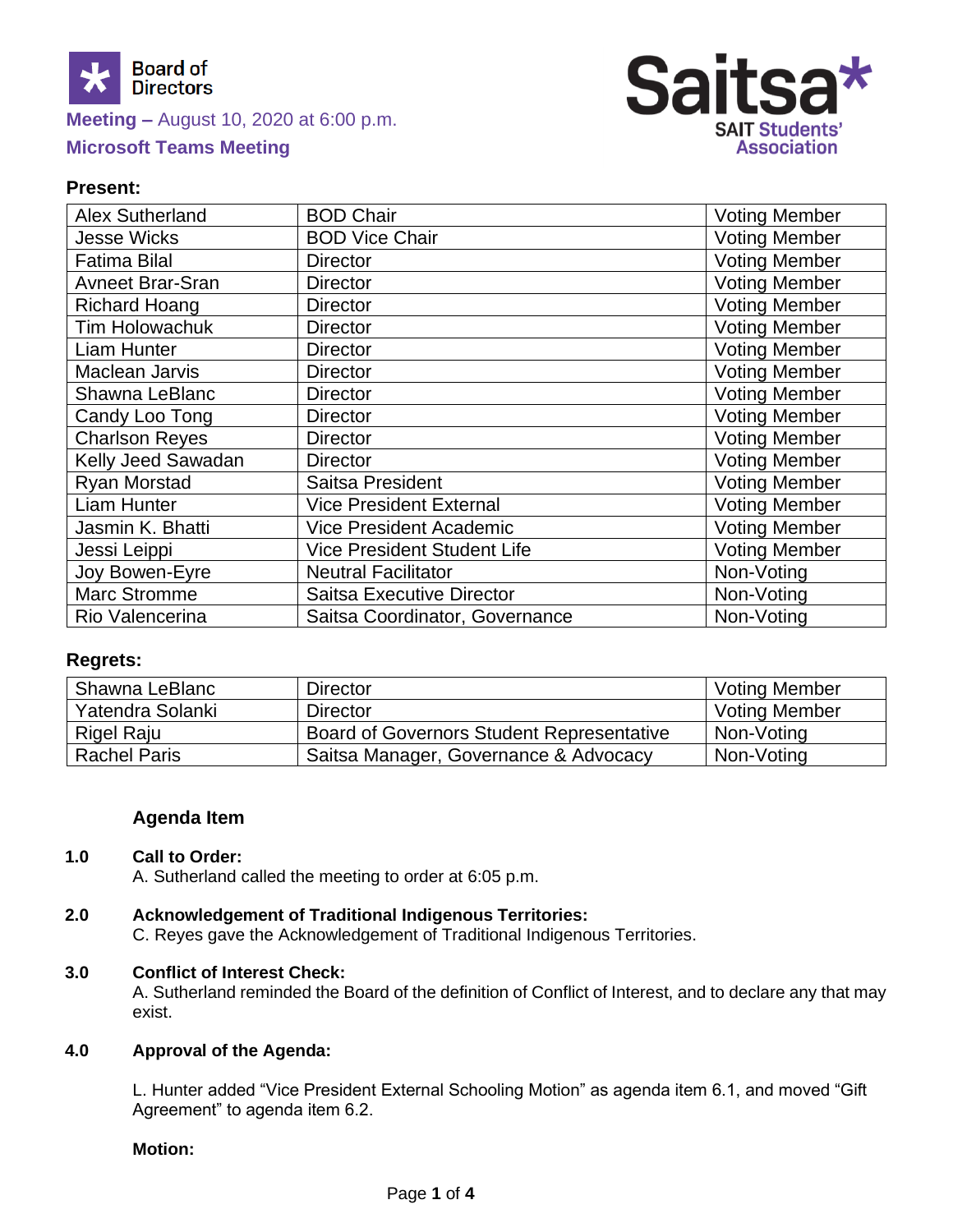

**Meeting –** August 10, 2020 at 6:00 p.m.

## **Microsoft Teams Meeting**

To approve the Agenda as amended.



**A. Sutherland/J. Leippi Motion Carries**

*The motion was approved by unanimous consent.* 

### **5.0 Adoption of Minutes:**

#### **5.1 Regular Meeting of the Board from July 6, 2020 Motion:**

To approve the minutes of the Regular Meeting of the Board from July 6, 2020.

**T. Holowachuk/A. Sutherland Motion Carries**

*The motion was approved by unanimous consent.* 

### **6.0 Business Items:**

### **6.1 Vice President External Schooling Motion**

L. Hunter provided information regarding his request for the Board to acknowledge his taking of more than two courses for the Fall semester.

### **Motion:**

**WHEREAS** Liam Hunter, as Vice President External for the 2020 – 2021 Executive Council is interested in taking more than two (2) classes during the Fall 2020 semester; and

**WHEREAS** Provincial law does not permit employers to restrict employees from taking additional classes outside of work hours; and

**WHEREAS** Bylaw 6.7 thereby becomes unenforceable and is severed under s.19 of the Bylaws (Curing); and

**WHEREAS** all additional classwork beyond the initial two courses should be completed outside of those work hours;

**BE IT RESOLVED** that the Board recognizes that Liam Hunter, as Vice President External for the 2020 – 2021 Executive Council, may take more than two (2) credit courses for the Fall semester for the duration of his term.

> **L. Hunter/T. Holowachuk Motion Carries**

*The motion was approved by unanimous consent.* 

## **6.2 Gift Agreement**

**Motion:** To go In-Camera with J. Bowen-Eyre and without staff.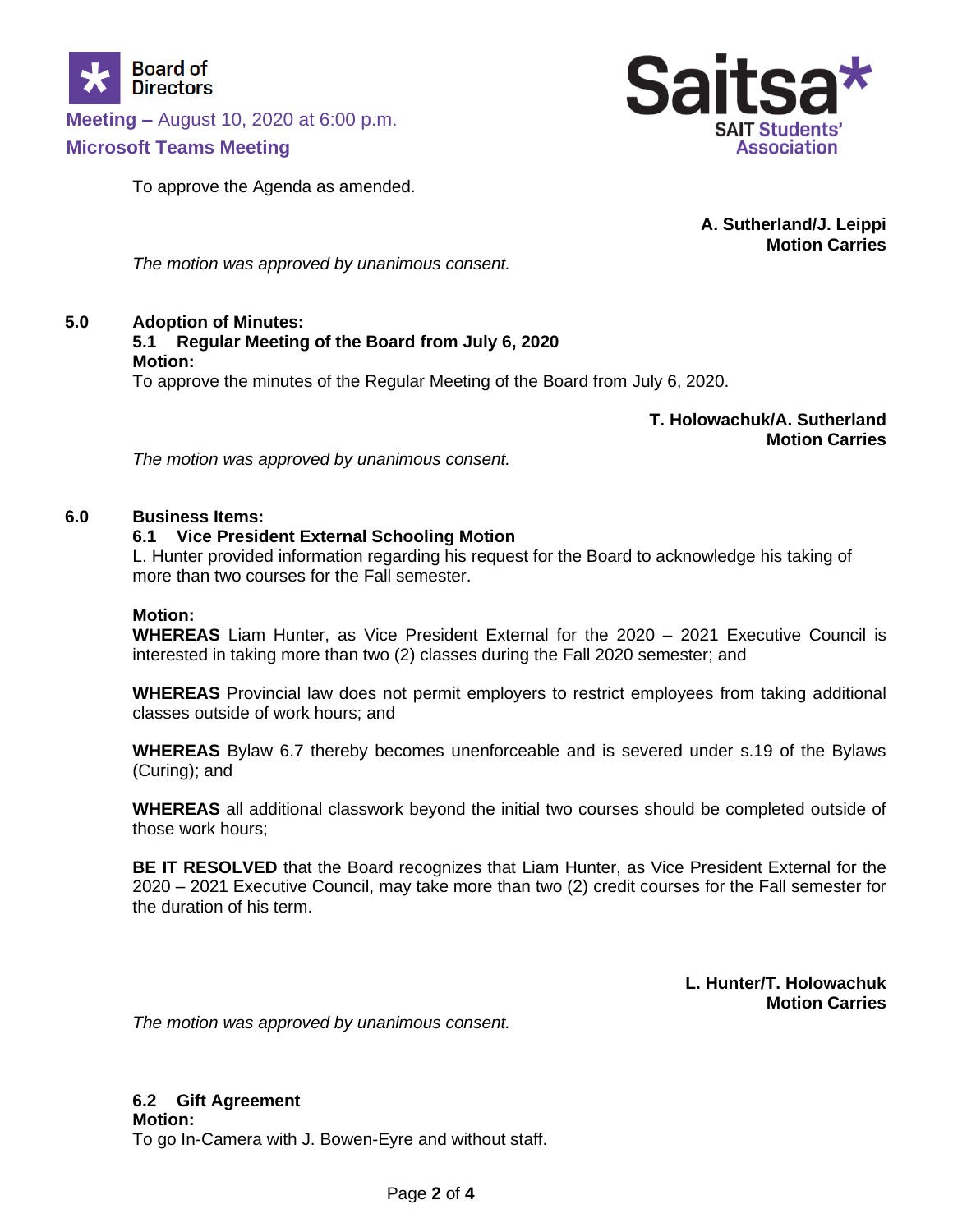

**Meeting –** August 10, 2020 at 6:00 p.m. **Microsoft Teams Meeting**



**A. Sutherland/L. Hunter Motion Carries**

*The motion was approved by unanimous consent.* 

*The meeting moved In-Camera at 6:20 p.m.*

**Motion:** To move Ex-Camera.

> **L. Hunter/A. Sutherland Motion Carries**

*The meeting moved Out-of-Camera at 6:44 p.m.*

*The motion was approved by unanimous consent.*

### **Motion:**

**BE IT RESOLVED** The Saitsa Board of Directors approves the legal correspondence directed to SAIT dated August 10, 2020 as discussed in-camera.

> **A. Sutherland/C. Reyes Motion Carries**

*The motion was approved by unanimous consent.* 

**7.0 Information**/**Discussion: 7.1 In-Camera Motion:** To go In-Camera without R. Valencerina.

> **A. Sutherland/ Motion Carries**

*The meeting moved In-Camera at 6:33 p.m.*

**Motion:** To move Ex-Camera.

> **L. Hunter/A. Sutherland Motion Carries**

*The meeting moved Out-of-Camera at 6:44 p.m.*

# **8.0 Questions/Adjournment:**

**Motion:**

To move In-Camera with J. Bowen-Eyre and without staff.